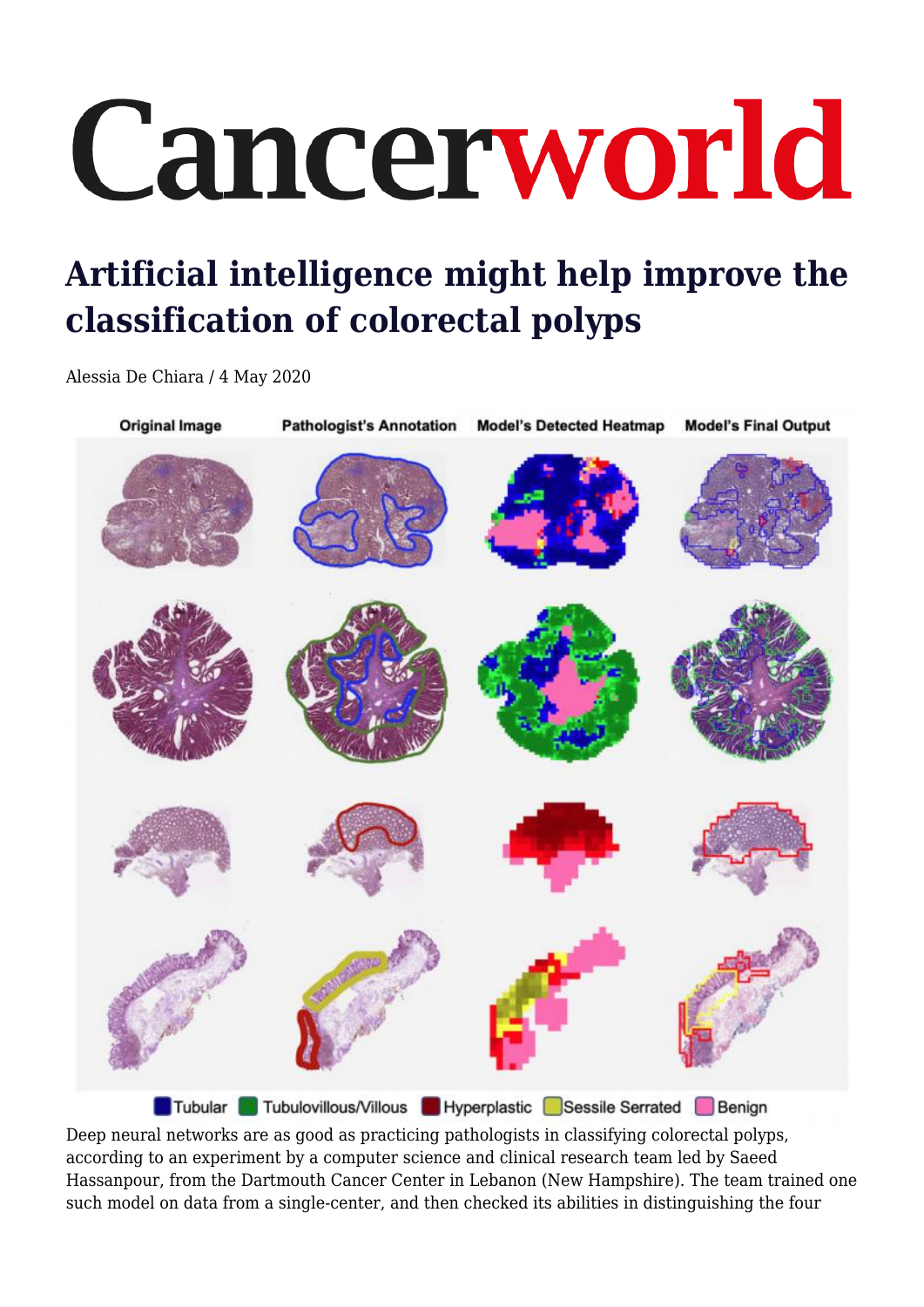most common colorectal polyps in imaging coming from 24 institutions in 13 states in the US, observing that its performance was comparable to that of practicing pathologists.



Visualization of the classifications of the deep neural network model. The first column shows the original image, and the second column shows pathologist annotations of polyps. The third column depicts the model's detected heat map, where higher confidence predictions are shown in darker color. In the fourth column, the model's final output is shown, which highlights precancerous lesions that can potentially be used to aid pathologists in clinical practice. With permission of Saeed Hassanpour, PhD.

«To our knowledge, this study is the first to evaluate a deep neural network for colorectal polyp classification on a large multi-institutional data set with comparison with local diagnoses made at the point of care» Saeed Hassanpour and colleagues write in a [paper just published in JAMA](https://doi.org/10.1001/jamanetworkopen.2020.33) [Network Open.](https://doi.org/10.1001/jamanetworkopen.2020.33) They suggests that if the performance of the model will be confirmed in clinical trials, it could improve efficiency, reproducibility, and accuracy of the colonoscopy, the most common test used for colorectal cancer screening programs. «Early detection of cancer at an early, curable stage and removal of preinvasive adenomas or serrated lesions during this procedure are associated with a reduced mortality rate» the authors explain.

Hassanpour and colleagues used slides from Dartmouth-Hitchcock Medical Center from patients with tubular adenoma, tubulovillous or villous adenoma, hyperplastic polyp, and sessile serrated adenoma to train the deep neural network for their classification. On an internal data set, the mean accuracy of the model observed was 93.5%, compared with that of local pathologists equal to 91.4%. When tested on the external data set from 24 institutions (238 slides for 179 patients), the authors found that «the model performed at a similar level of accuracy, sensitivity, and specificity as local pathologists», (i.e. accuracy was 87.0% and 86.6% respectively). Furthermore, deep neural network and local pathologists had comparable confusion matrixes, which indicate similar misclassifications.

For the authors, the model, implemented in laboratory information systems, could guide